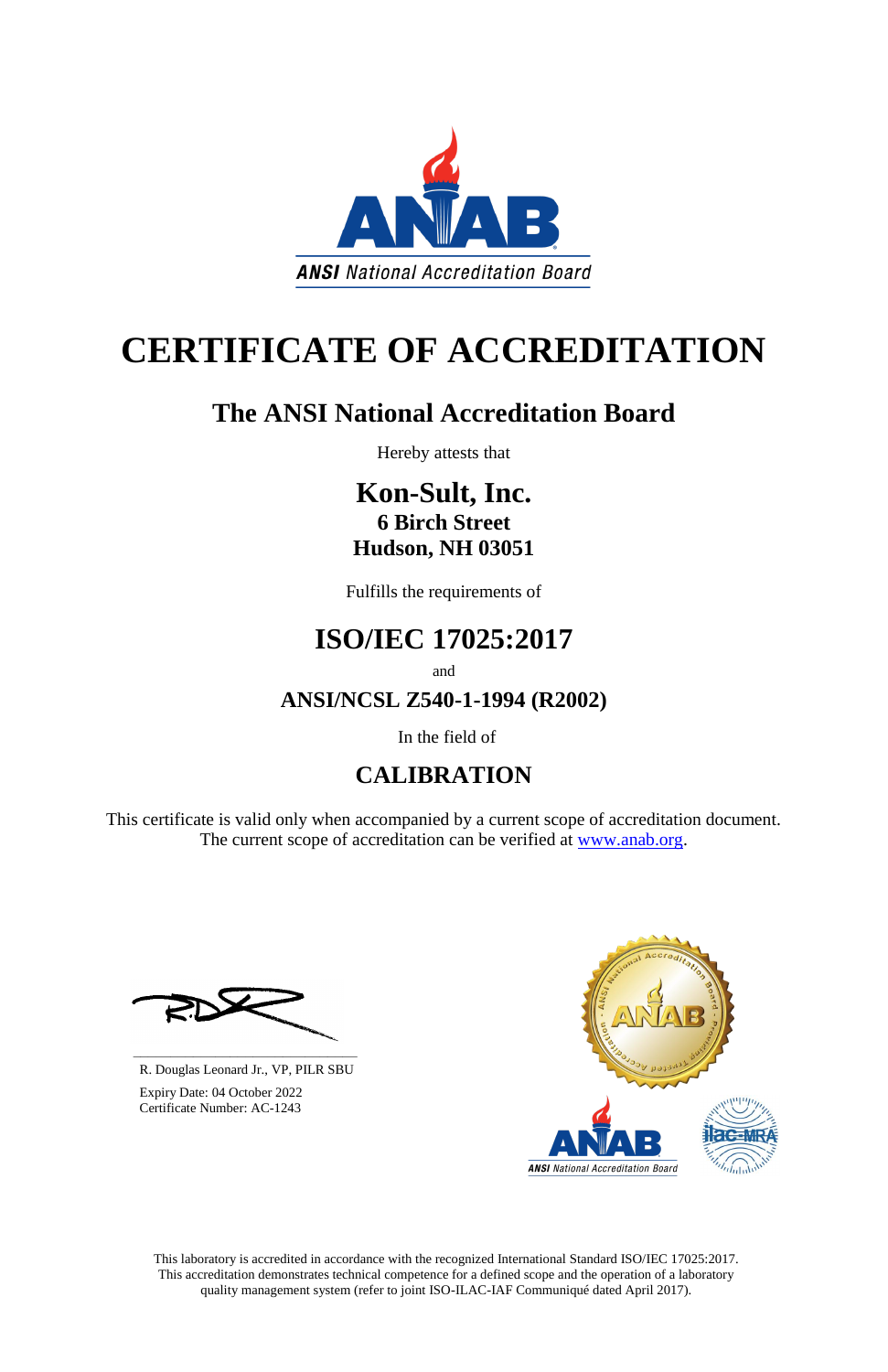

### **SCOPE OF ACCREDITATION TO ISO/IEC 17025:2017 AND ANSI/NCSL Z540-1-1994 (R2002)**

### **Kon-Sult, Inc.**

6 Birch Street Hudson, NH 03051 June Kopka 603-882-7464

### **CALIBRATION**

Valid to: **October 4, 2022** Certificate Number: **AC-1243** 

#### **Length – Dimensional Metrology**

| Parameter/Equipment                       | <b>Range</b>                        | <b>Expanded Uncertainty of</b><br><b>Measurement</b> $(+/-)$ <sup>2</sup> | <b>Reference Standard,</b><br>Method, and/or Equipment |
|-------------------------------------------|-------------------------------------|---------------------------------------------------------------------------|--------------------------------------------------------|
| <b>Angle Blocks/Plates</b>                | Up to 90 Degrees                    | 14 arc seconds                                                            | Electronic Amp and Sine Bar                            |
| 1-2-3 Blocks<br>Parallelism<br>Squareness | Up to $3$ in<br>Up to 76 mm         | $20 \mu$ in<br>$0.51 \mu m$<br>$61 \mu$ in<br>$1.5 \mu m$                 | <b>Comparison to Gage Blocks</b><br>Electonic Amp      |
| 2-4-6 Blocks<br>Parallelism<br>Squareness | Up to $6$ in<br>Up to 152 mm        | $27 \mu$ in<br>$0.69 \mu m$<br>$89 \mu in$<br>$2.3 \mu m$                 | Indi-Square                                            |
| Angle Irons<br>Parallelism<br>Squareness  | Up to 6 in<br>Up to 152 mm          | $18 \mu$ in<br>$0.5 \mu m$<br>$88 \mu in$<br>$2.2 \mu m$                  | Electronic Amp<br>Indi-Square                          |
| Parallels                                 | Up to $12$ in<br>Up to 305 mm       | $36 \mu$ in<br>$0.9 \mu m$                                                | Electronic Amp                                         |
| Sine bars/Plates                          | $5$ in<br>127 mm<br>10 in<br>254 mm | $24 \mu$ in<br>$0.6 \mu m$<br>$35 \mu$ in<br>$0.88 \mu m$                 | Electronic Amp<br>Gage Blocks                          |
| Vee Blocks<br>Parallelism<br>Squareness   | Up to $5$ in<br>Up to 127 mm        | $31 \mu$ in<br>$0.8 \mu m$<br>$77 \mu$ in<br>$2 \mu m$                    | Electronic Amp                                         |
| Protractor                                | Up to 90 degrees                    | 15 arc seconds                                                            | Angle Blocks                                           |

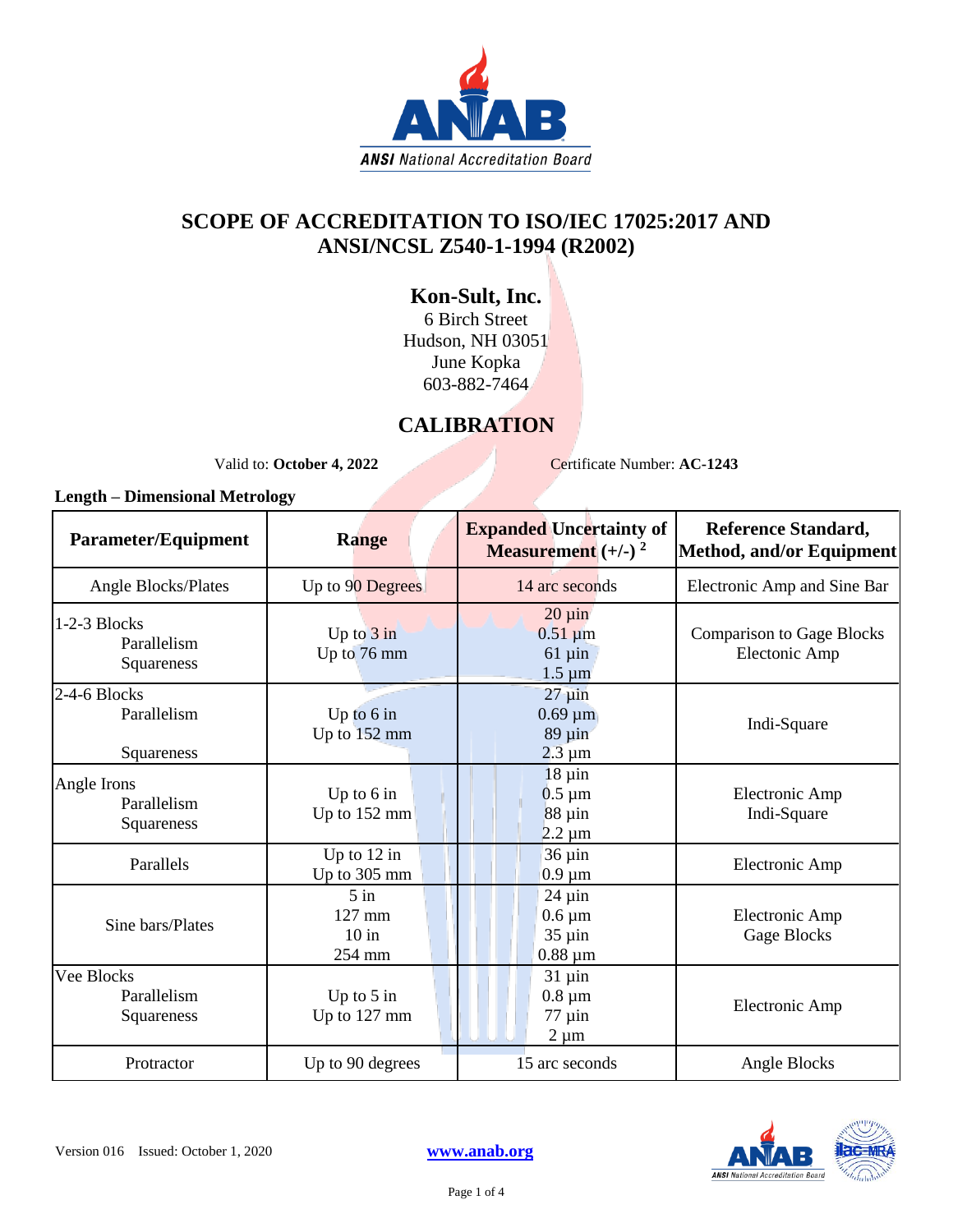

#### **Length – Dimensional Metrology**

| <b>Parameter/Equipment</b>                                                                              | Range                             | <b>Expanded Uncertainty of</b><br>Measurement $(+/-)$ <sup>2</sup>    | <b>Reference Standard,</b><br>Method, and/or Equipment    |
|---------------------------------------------------------------------------------------------------------|-----------------------------------|-----------------------------------------------------------------------|-----------------------------------------------------------|
| Gage Blocks                                                                                             | Up to $8$ in                      | $(3 + 5L)$ µin                                                        | <b>Master Gage Blocks</b><br><b>Electronic Comparator</b> |
| Dial / Digital Indicators $1$<br>Resolution<br>$0.00005$ in<br>$0.0001$ in<br>$0.0005$ in<br>$0.001$ in | Up to $4$ in                      | $53.2 \mu$ in<br>$74 \mu$ in<br>292 µin<br>$580 \mu$ in               | <b>Gage Blocks</b>                                        |
| Test Indicator <sup>1</sup>                                                                             | Up to $0.1$ in<br>Up to $0.25$ mm | $70 \mu$ in<br>$1.2 \mu m$                                            | <b>Gage Blocks</b><br>Surface plate                       |
| Bore gages<br><b>Indicator Resolution</b><br>$0.00005$ in<br>$0.0001$ in<br>$0.0005$ in<br>$0.001$ in   | Up to $12$ in                     | $56.8 \,\mu m$<br>$75.6 \,\mathrm{\mu}$ in<br>$292 \mu$ in<br>580 µin | Gage Blocks                                               |
| Electronic amplifiers<br>5 µin resolution<br>$0.1 \mu m$ resolution                                     | Up to $0.05$ in<br>Up to $1.3$ mm | $6 \mu$ in<br>$0.15 \mu m$                                            | Gage Blocks<br>Surface plate                              |
| <b>Linear Measuring Machines</b>                                                                        | Up to 40 in                       | $(63 + 4L)$ µin                                                       | <b>Gage Blocks Force Gauge</b>                            |
| <b>Bench Micrometer</b>                                                                                 | Up to 11 in                       | $25 \mu$ in                                                           | <b>Gage Blocks Force Gauge</b>                            |
| Micrometers $1$                                                                                         | Up to $40$ in                     | $(78 + 4.2L) \,\mu \text{in}$                                         | Gage Blocks                                               |
| Depth Micrometers <sup>1</sup>                                                                          | Up to $12$ in                     | $(61 + 2L) \,\mu \text{in}$                                           | Gage Blocks                                               |
| Inside Micrometer                                                                                       | Up to $40$ in                     | $(48 + 2L) \,\mu \text{in}$                                           | <b>Gage Blocks</b>                                        |
| Micrometer Head <sup>1</sup>                                                                            | Up to $2$ in<br>Up to 50 mm       | $64 \mu$ in<br>$1.6 \,\mathrm{\mu m}$                                 | <b>Gage Blocks</b>                                        |
| <b>Height Master</b>                                                                                    | Up to $40$ in                     | $(8 + 3L) \,\mu$ in                                                   | Gage Block, Amp                                           |
| Height Gage                                                                                             | Up to $40$ in                     | $(8+3L)$ µin                                                          | <b>Gage Blocks</b>                                        |
| Intrimike                                                                                               | Up to $6$ in<br>Up to 152 mm      | $71 \mu$ in<br>$1.8 \mu m$                                            | <b>Master Rings</b>                                       |
| Calipers / Verniers <sup>1</sup>                                                                        | Up to $80$ in                     | $(289 + 14L)$ µin                                                     | <b>Gage Blocks</b><br><b>Micrometer Standards</b>         |
| <b>Micrometer Standards</b>                                                                             | Up to 38 in                       | $(34 + 5L)$ µin                                                       | <b>Gage Blocks</b><br>Linear measuring machines           |
| <b>Thread Plug Gages</b><br><b>Major Diameter</b>                                                       | Up to $6$ in<br>Up to 150 mm      | $54 \mu$ in<br>$1.4 \mu m$                                            | <b>Bench Micrometer</b><br><b>Gage Blocks</b>             |



Page 2 of 4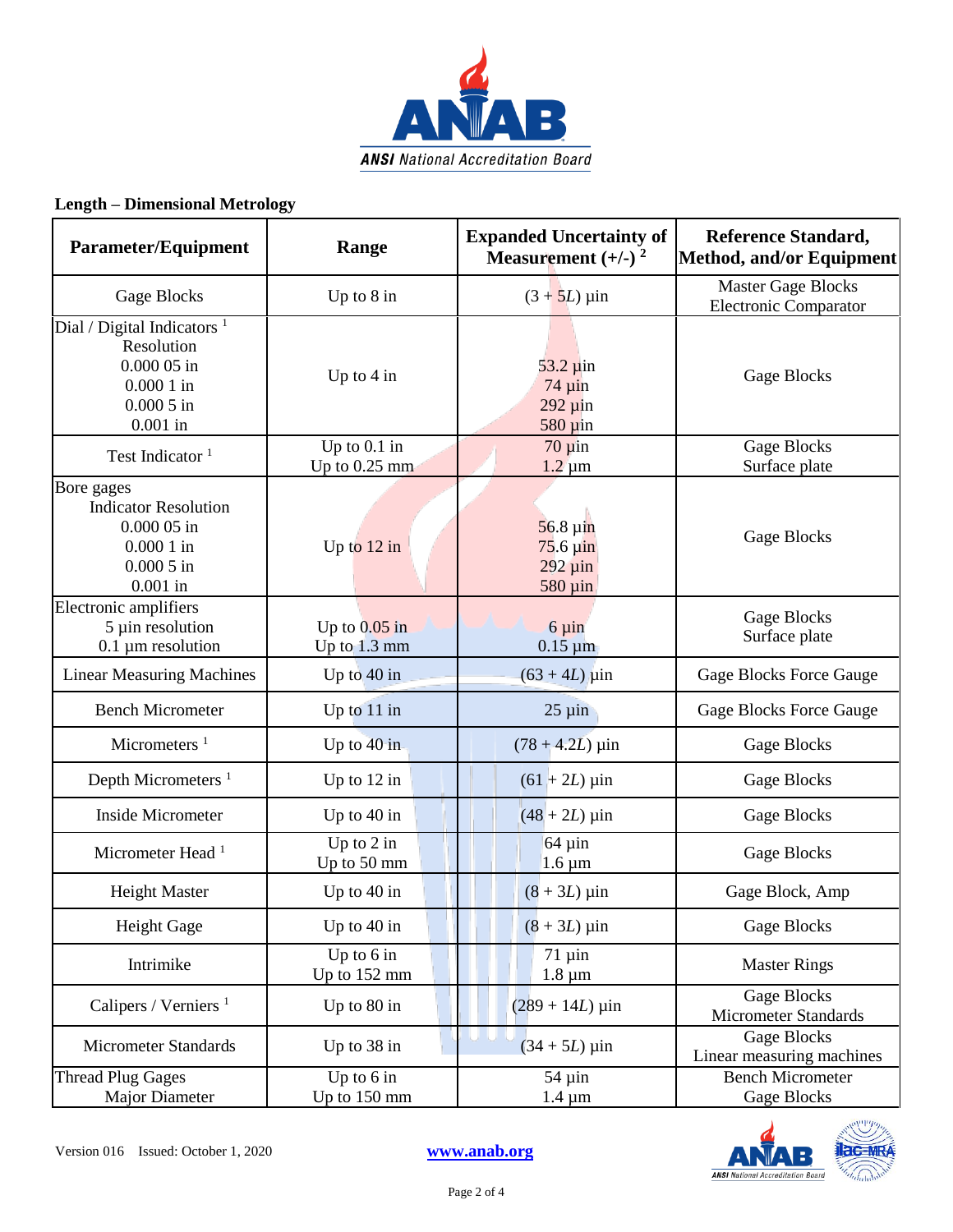

#### **Length – Dimensional Metrology**

| Parameter/Equipment                                                                          | Range                                 | <b>Expanded Uncertainty of</b><br>Measurement $(+/-)$ <sup>2</sup> | <b>Reference Standard,</b><br>Method, and/or Equipment |
|----------------------------------------------------------------------------------------------|---------------------------------------|--------------------------------------------------------------------|--------------------------------------------------------|
|                                                                                              |                                       |                                                                    | <b>Thread Measuring Wires</b>                          |
| <b>Pitch Diameter</b>                                                                        | Up to $6$ in<br>Up to $150$ mm        | $99 \mu$ in<br>$2.5 \,\mathrm{\mu m}$                              |                                                        |
| <b>Plain Plug Gages</b>                                                                      | Up to $2$ in<br>Up to 50 mm           | $14 \mu$ in<br>$0.36 \mu m$                                        | Gage Blocks<br><b>Electronic Comparator</b>            |
| <b>Plain Ring Gages</b>                                                                      | Up to $6$ in<br>Up to 150 mm          | $32 \mu$ in<br>$0.81 \mu m$                                        | Gage Blocks<br>Internal/External Comparator            |
| <b>Thread Ring Gages</b>                                                                     | Up to $6$ in<br>Up to $150$ mm        | $76 \mu$ in<br>$1.93 \mu m$                                        | <b>Set Thread Plug Gages</b>                           |
| Pin Gages                                                                                    | Up to $1$ in<br>Up to $25 \text{ mm}$ | $87 \mu$ in<br>$1.5 \mu m$                                         | Gage Blocks<br>Micrometer                              |
| Squares                                                                                      | Up to $18$ in                         | $(20 + 2L)$ µin                                                    | Amp & Probe                                            |
| Levels                                                                                       | Up to $18$ in<br>Up to $457$ mm       | $64 \mu$ in<br>$1.6 \,\mathrm{\mu m}$                              | Gage Blocks                                            |
| Granite Surface Plates <sup>1</sup><br><b>Overall Flatness</b><br><b>Local Area Flatness</b> | Up to $161$ in DL<br>UP to 0.002 in   | $(10 + 1.1$ <i>DL</i> ) $\mu$ in<br>$39 \mu$ in                    | <b>Electronic Levels</b><br>Repeatometer               |
| <b>Feeler Gages</b>                                                                          | $0.001$ in to $0.06$ in               | $72 \mu$ in                                                        | Gage Blocks<br>Micrometer                              |

#### **Mass and Mass Related**

| <b>Parameter/Equipment</b>     | Range                                                                                                                                                                  | <b>Expanded Uncertainty of</b><br>Measurement $(+/-)$                    | <b>Reference Standard,</b><br>Method, and/or Equipment |
|--------------------------------|------------------------------------------------------------------------------------------------------------------------------------------------------------------------|--------------------------------------------------------------------------|--------------------------------------------------------|
| Durometer<br>Type A and Type D | Up to 100 Duro                                                                                                                                                         | $0.62$ Duro                                                              | Durocalibrator                                         |
| Torque                         | $(16 \text{ to } 160) \text{ ozf} \cdot \text{in}$<br>$(10 \text{ to } 100)$ lbf $\cdot$ in<br>$(10 to 100)$ lbf $\cdot$ ft<br>$(100 \text{ to } 1000)$ lbf $\cdot$ ft | $2.4$ ozf $\cdot$ in<br>$2.6$ lbf·in<br>$2.6$ lbf $\cdot$ ft<br>4 lbf·ft | <b>Transducers</b>                                     |

Calibration and Measurement Capability (CMC) is expressed in terms of the measurement parameter, measurement range, expanded uncertainty of measurement and reference standard, method, and/or equipment. The expanded uncertainty of measurement is expressed as the standard uncertainty of the measurement multiplied by a coverage factor of 2 (*k*=2), corresponding to a confidence level of approximately 95%.